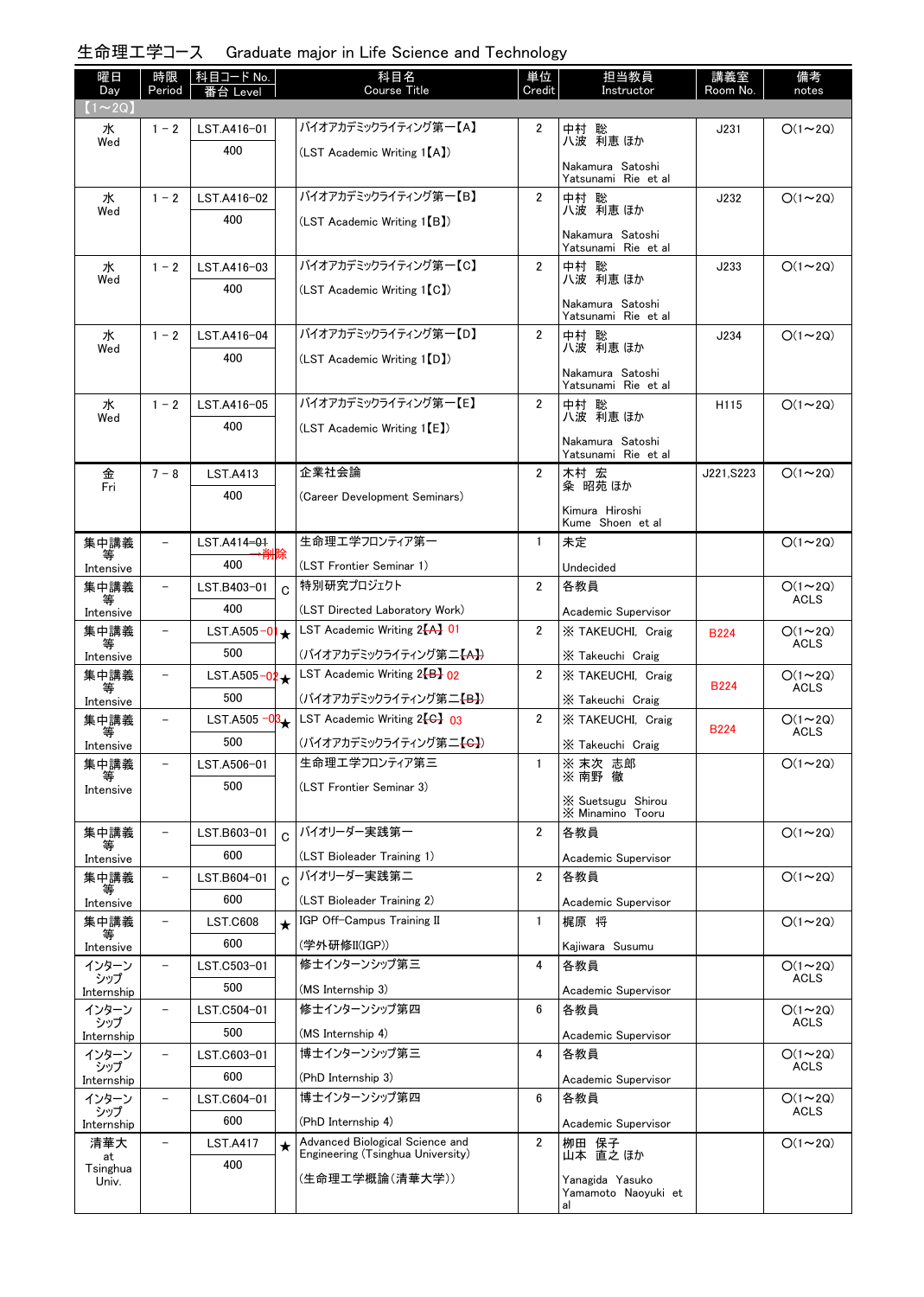## 生命理工学コース Graduate major in Life Science and Technology

| 曜日                  | 時限                       | 科目コード No.              |         | 科目名                                    | 単位             | 担当教員                                      | 講義室        | 備考                                    |
|---------------------|--------------------------|------------------------|---------|----------------------------------------|----------------|-------------------------------------------|------------|---------------------------------------|
| Day<br>$(1\sim 2Q)$ | Period                   | 番台 Level               |         | Course Title                           | Credit         | Instructor                                | Room No.   | notes                                 |
| 清華大                 |                          | <b>LST.C506</b>        | $\star$ | Overseas Research Training 1 (Tsinghua | 1              | 各教員                                       |            | $O(1\sim 2Q)$                         |
| at<br>Tsinghua      |                          | 500                    |         | University)                            |                | Academic Supervisor                       |            | <b>ACLS</b>                           |
| Univ.               |                          |                        |         | (バイオ派遣研修第一(清華大学))                      |                |                                           |            |                                       |
| 講究等<br>Seminar      | $\overline{\phantom{0}}$ | <b>LST.Z491</b>        |         | 生命理工学講究S1                              | $\overline{2}$ | 指導教員                                      |            | $O(1\sim 2Q)$                         |
| 講究等                 |                          | 400<br><b>LST.Z591</b> |         | (LST Seminar S1)<br>生命理工学講究S2          | $\overline{2}$ | Academic Supervisor<br>指導教員               |            | $O(1\sim 2Q)$                         |
| Seminar             |                          | 500                    |         | (LST Seminar S2)                       |                | Academic Supervisor                       |            |                                       |
| 講究等                 | $\overline{\phantom{0}}$ | LST.Z691               |         | 生命理工学講究S3                              | $\overline{2}$ | 指導教員                                      |            | $O(1\sim 2Q)$                         |
| Seminar             |                          | 600                    |         | (LST Seminar S3)                       |                | Academic Supervisor                       |            |                                       |
| 講究等                 | $\overline{\phantom{0}}$ | LST.Z693               |         | 生命理工学講究S4                              | $\overline{2}$ | 指導教員                                      |            | $O(1\sim 2Q)$                         |
| Seminar             |                          | 600                    |         | (LST Seminar S4)                       |                | Academic Supervisor                       |            |                                       |
| 講究等                 | $\overline{\phantom{0}}$ | <b>LST.Z695</b>        |         | 生命理工学講究S5                              | $\overline{2}$ | 指導教員                                      |            | $O(1\sim 2Q)$                         |
| Seminar             |                          | 600                    |         | (LST Seminar S5)                       |                | Academic Supervisor                       |            |                                       |
| (1Q)                |                          |                        |         |                                        |                |                                           |            |                                       |
| 月<br>Mon            | $1 - 2$                  | <b>LST.A403</b>        | $\star$ | <b>Biophysics</b>                      | $\mathbf{2}$   | 上野 隆史<br>小畠 英理 ほか                         | J221,W631  | $\bigcirc$ (Mon Thu)                  |
|                     |                          | 400                    |         | (生物物理学)                                |                | Ueno Takafumi                             |            |                                       |
|                     |                          |                        |         |                                        |                | Kobatake Eiry et al                       |            |                                       |
| 月<br>Mon            | $1 - 2$                  | <b>LST.A502</b>        | $\star$ | Science of Biological Resources        | $\overline{2}$ | 田中 寛<br>久堀 徹ほか                            | B223, S223 | $\bigcirc$ (Mon Thu)                  |
|                     |                          | 500                    |         | (生物資源科学)                               |                | Tanaka Kan                                |            |                                       |
|                     |                          |                        |         |                                        |                | Hisabori Toru et al                       |            |                                       |
| 月<br>Mon            | $3 - 4$                  | <b>LST.A412</b>        | $\star$ | Biomaterial Science and Engineering    | $\overline{2}$ | 丸山 厚<br>田川 陽一ほか                           | J221,W631  | $\bigcirc$ (Mon Thu)                  |
|                     |                          | 400                    |         | (応用生体材料工学)                             |                | Maruyama Atsushi                          |            |                                       |
|                     |                          |                        |         |                                        |                | Tagawa Yoh-Ichi et al                     |            |                                       |
| 月<br>Mon            | $3 - 4$                  | <b>LST.A501</b>        | $\star$ | <b>Biomolecular Analysis</b>           | $\overline{2}$ | 藤井 正明<br>長田 俊哉 ほか                         | B223.W831  | $\bigcirc$ (Mon Thu)                  |
|                     |                          | 500                    |         | (生体分子計測)                               |                | Fujii Masaaki                             |            |                                       |
|                     |                          |                        |         |                                        |                | Osada Toshiya et al                       |            |                                       |
| 火<br>Tue            | $1 - 2$                  | <b>LST.A401</b>        | $\star$ | Molecular and Cellular Biology         | $\overline{2}$ | 岩﨑 博史<br>木村 宏ほか                           | J221, S222 | $\bigcirc$ (Tue · Fri)<br><b>ACLS</b> |
|                     |                          | 400                    |         | (分子細胞生物学)                              |                | Iwasaki Hiroshi                           |            |                                       |
|                     |                          |                        |         |                                        |                | Kimura Hiroshi et al                      |            |                                       |
| 火<br>Tue            | $3 - 4$                  | <b>LST.A402</b>        | $\star$ | Organic and Bioorganic Chemistry       | $\overline{2}$ | 湯浅 英哉<br>三原 久和 ほか                         | J221, S222 | $\bullet$ (Tue · Fri)<br><b>ACLS</b>  |
|                     |                          | 400                    |         | (大学院有機化学)                              |                | Yuasa Hideya                              |            |                                       |
|                     |                          |                        |         | <b>Biophysics</b>                      | $\overline{2}$ | Mihara Hisakazu et al                     |            |                                       |
| 木<br>Thu            | $1 - 2$                  | <b>LST.A403</b><br>400 | $\star$ |                                        |                | 上野 隆史<br>小畠 英理ほか                          | J221, W631 | $\bigcirc$ (Mon Thu)                  |
|                     |                          |                        |         | (生物物理学)                                |                | Ueno Takafumi                             |            |                                       |
| 木                   | $1 - 2$                  | <b>LST.A502</b>        |         | Science of Biological Resources        | $\overline{2}$ | Kobatake Eiry et al                       | B223, S223 | $\bigcirc$ (Mon Thu)                  |
| Thu                 |                          | 500                    | $\star$ | (生物資源科学)                               |                | 田中 寛<br>久堀 徹ほか                            |            |                                       |
|                     |                          |                        |         |                                        |                | Tanaka Kan                                |            |                                       |
| 木                   | $3 - 4$                  | <b>LST.A412</b>        | $\star$ | Biomaterial Science and Engineering    | $\overline{2}$ | Hisabori Toru et al<br>丸山 厚               | J221,W631  | $\bigcirc$ (Mon Thu)                  |
| Thu                 |                          | 400                    |         | (応用生体材料工学)                             |                | 田川 陽一 ほか                                  |            |                                       |
|                     |                          |                        |         |                                        |                | Maruyama Atsushi<br>Tagawa Yoh-Ichi et al |            |                                       |
| 木                   | $3 - 4$                  | <b>LST.A501</b>        | $\star$ | <b>Biomolecular Analysis</b>           | 2              | 藤井 正明                                     | B223, W831 | $\bullet$ (Mon Thu)                   |
| Thu                 |                          | 500                    |         | (生体分子計測)                               |                | 長田 俊哉 ほか                                  |            |                                       |
|                     |                          |                        |         |                                        |                | Fujii Masaaki<br>Osada Toshiya et al      |            |                                       |
| 金                   | $1 - 2$                  | <b>LST.A401</b>        |         | Molecular and Cellular Biology         | $\overline{2}$ | 岩崎 博史                                     | J221, S222 | $\bigcirc$ (Tue · Fri)                |
| Fri                 |                          | 400                    |         | (分子細胞生物学)                              |                | 木村 宏 ほか                                   |            | ACLS                                  |
|                     |                          |                        |         |                                        |                | Iwasaki Hiroshi<br>Kimura Hiroshi et al   |            |                                       |
| 金                   | $3 - 4$                  | <b>LST.A402</b>        | $\star$ | Organic and Bioorganic Chemistry       | $\overline{2}$ | 湯浅 英哉<br>三原 久和ほか                          | J221, S222 | $\bigcirc$ (Tue · Fri)                |
| Fri                 |                          | 400                    |         | (大学院有機化学)                              |                |                                           |            | ACLS                                  |
|                     |                          |                        |         |                                        |                | Yuasa Hideya<br>Mihara Hisakazu et al     |            |                                       |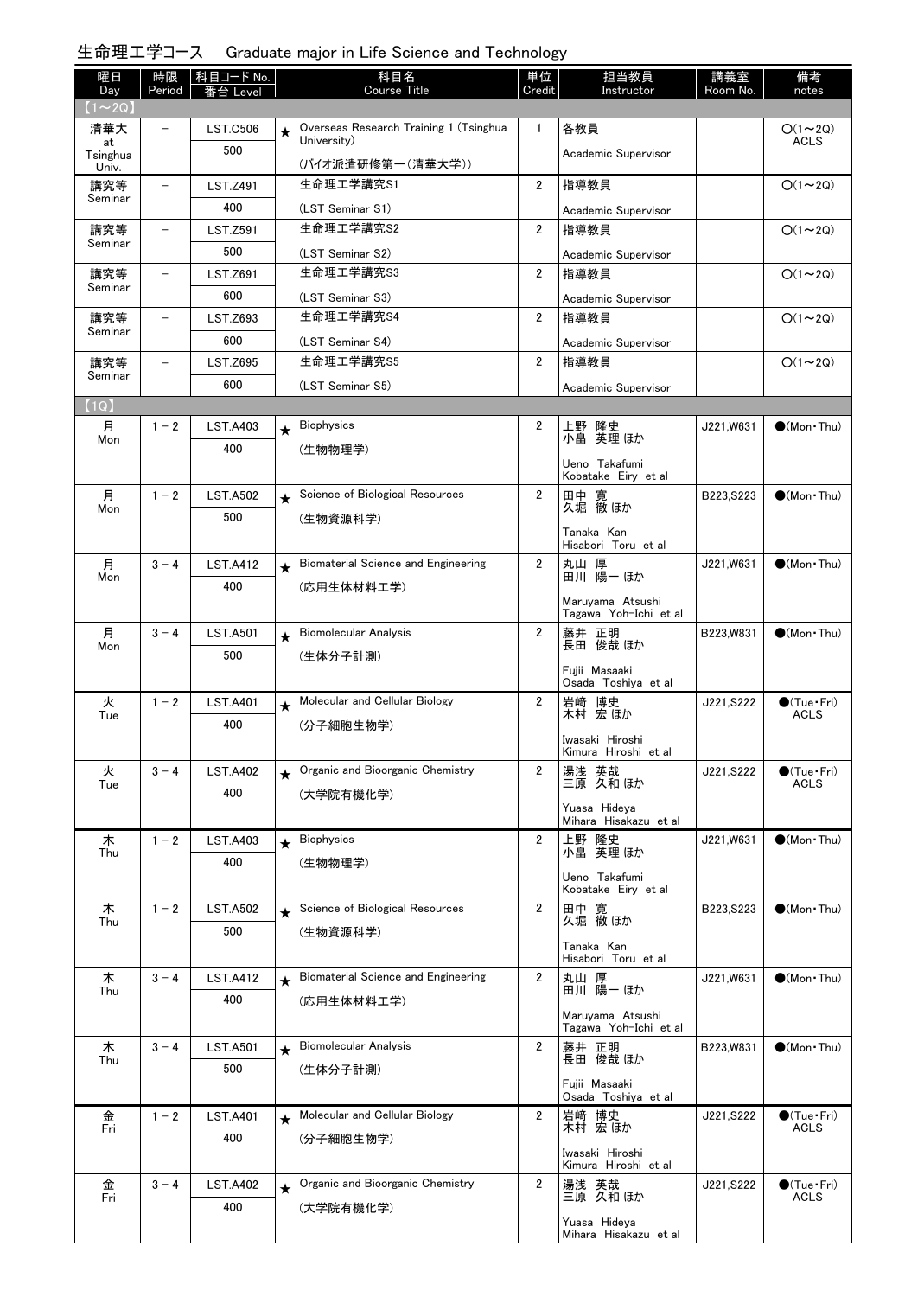## 生命理工学コース Graduate major in Life Science and Technology

| 曜日                | 時限                       | 科目コード No.       |         | 科目名                             | 単位             | 担当教員                                     | 講義室        | 備考                                 |
|-------------------|--------------------------|-----------------|---------|---------------------------------|----------------|------------------------------------------|------------|------------------------------------|
| Day<br>(1Q)       | Period                   | 番台 Level        |         | <b>Course Title</b>             | Credit         | Instructor                               | Room No.   | notes                              |
| インターン             |                          | LST.C501-01     |         | 修士インターンシップ第一                    | 1              | 各教員                                      |            | <b>ACLS</b>                        |
| シップ<br>Internship |                          | 500             |         | (MS Internship 1)               |                | Academic Supervisor                      |            |                                    |
| インターン             |                          | LST.C502-01     |         | 修士インターンシップ第二                    | $\overline{2}$ | 各教員                                      |            | <b>ACLS</b>                        |
| シップ<br>Internship |                          | 500             |         | (MS Internship 2)               |                | Academic Supervisor                      |            |                                    |
| インターン             | $\overline{\phantom{a}}$ | LST.C601-01     |         | 博士インターンシップ第一                    | $\mathbf{1}$   | 各教員                                      |            |                                    |
| シップ<br>Internship |                          | 600             |         | (PhD Internship 1)              |                | Academic Supervisor                      |            |                                    |
| インターン             | $\overline{\phantom{a}}$ | LST.C602-01     |         | 博士インターンシップ第二                    | $\overline{2}$ | 各教員                                      |            |                                    |
| シップ<br>Internship |                          | 600             |         | (PhD Internship 2)              |                | Academic Supervisor                      |            |                                    |
| 【2Q】              |                          |                 |         |                                 |                |                                          |            |                                    |
| 月                 | $1 - 2$                  | <b>LST.A411</b> | $\star$ | Biomolecular Engineering        | $\mathbf{2}$   | 福居 俊昭<br>上田 宏ほか                          | J221, W831 | $\bullet$ (Mon Thu)                |
| Mon               |                          | 400             |         | (生体分子工学)                        |                |                                          |            | <b>ACLS</b>                        |
|                   |                          |                 |         |                                 |                | Fukui Toshiaki<br>Ueda Hiroshi et al     |            |                                    |
| 月                 | $1 - 2$                  | <b>LST.A504</b> | $\star$ | <b>Medical Biotechnology</b>    | $\overline{2}$ | 近藤 科江                                    | B223.S223  | $(Mon$ Thu)                        |
| Mon               |                          | 500             |         | (医用生物工学)                        |                | 梶原 将ほか                                   |            |                                    |
|                   |                          |                 |         |                                 |                | Kondoh Shinae<br>Kajiwara Susumu et al   |            |                                    |
| 月                 | $3 - 4$                  | <b>LST.A405</b> | $\star$ | Design of Bioactive Molecules   | $\overline{2}$ | 占部 弘和                                    | J221, S223 | $\bigcirc$ (Mon Thu)               |
| Mon               |                          | 400             |         | (生物活性分子設計)                      |                | 小林 雄一 ほか                                 |            | <b>ACLS</b>                        |
|                   |                          |                 |         |                                 |                | Urabe Hirokazu<br>Kobayashi Yuichi et al |            |                                    |
| 火                 | $1 - 2$                  | <b>LST.A503</b> | $\star$ | Environmental Microbiology      | $\overline{2}$ | 丹治 保典<br>中村 聡ほか                          | J233, S223 | $\bigcirc$ (Tue · Fri)             |
| Tue               |                          | 500             |         | (環境微生物学)                        |                |                                          |            |                                    |
|                   |                          |                 |         |                                 |                | Tanji Yasunori<br>Nakamura Satoshi et al |            |                                    |
| 火                 | $3 - 4$                  | <b>LST.A404</b> | $\star$ | Cell Physiology                 | $\overline{2}$ | 駒田 雅之<br>立花 和則ほか                         | J221, S223 | $\bullet$ (Tue · Fri)              |
| Tue               |                          | 400             |         | (分子生理学)                         |                |                                          |            | <b>ACLS</b>                        |
|                   |                          |                 |         |                                 |                | Komada Masayuki<br>Tachibana Kazunori et |            |                                    |
|                   |                          |                 |         |                                 |                | al                                       |            |                                    |
| 木<br>Thu          | $1 - 2$                  | <b>LST.A411</b> | $\star$ | Biomolecular Engineering        | $\overline{2}$ | 福居 俊昭<br>上田 宏 ほか                         | J221, W831 | $\bullet$ (Mon Thu)<br><b>ACLS</b> |
|                   |                          | 400             |         | (生体分子工学)                        |                | Fukui Toshiaki                           |            |                                    |
|                   |                          |                 |         |                                 |                | Ueda Hiroshi et al                       |            |                                    |
| 木<br>Thu          | $1 - 2$                  | <b>LST.A504</b> | ▼       | Medical Biotechnology           | 2              | 近藤 科江<br>梶原 将 ほか                         | B223, S223 | $\bullet$ (Mon Thu)                |
|                   |                          | 500             |         | (医用生物工学)                        |                | Kondoh Shinae                            |            |                                    |
|                   |                          |                 |         |                                 |                | Kajiwara Susumu et al                    |            |                                    |
| 木<br>Thu          | $3 - 4$                  | <b>LST.A405</b> | $\star$ | Design of Bioactive Molecules   | $\overline{2}$ | 占部 弘和<br>小林 雄一ほか                         | J221, S223 | $\bullet$ (Mon Thu)<br><b>ACLS</b> |
|                   |                          | 400             |         | (生物活性分子設計)                      |                | Urabe Hirokazu                           |            |                                    |
|                   |                          |                 |         |                                 |                | Kobayashi Yuichi et al                   |            |                                    |
| 金<br>Fri          | $1 - 2$                  | <b>LST.A503</b> | $\star$ | Environmental Microbiology      | $\overline{2}$ | 丹治 保典<br>中村 聡 ほか                         | J233, S223 | $\bigcirc$ (Tue · Fri)             |
|                   |                          | 500             |         | (環境微生物学)                        |                | Tanii Yasunori                           |            |                                    |
|                   |                          |                 |         |                                 |                | Nakamura Satoshi et al                   |            |                                    |
| 金<br>Fri          | $3 - 4$                  | <b>LST.A404</b> | $\star$ | Cell Physiology                 | $\overline{2}$ | 駒田 雅之<br>立花 和則 ほか                        | J221, S223 | $\bullet$ (Tue•Fri)<br><b>ACLS</b> |
|                   |                          | 400             |         | (分子生理学)                         |                | Komada Masayuki                          |            |                                    |
|                   |                          |                 |         |                                 |                | Tachibana Kazunori et<br>al              |            |                                    |
| 集中講義              | $\overline{\phantom{0}}$ | LST.B401-01     |         | 修士論文研究計画論第一                     | $\mathbf{1}$   | 各教員                                      |            |                                    |
| 等<br>Intensive    |                          | 400             |         | (MS Qualifying Presentation 1)  |                | Academic Supervisor                      |            |                                    |
| 集中講義              | $\overline{\phantom{0}}$ | LST.B402-01     |         | 修士論文研究計画論第二                     | $\mathbf{1}$   | 各教員                                      |            |                                    |
| Intensive         |                          | 400             |         | (MS Qualifying Presentation 2)  |                | Academic Supervisor                      |            |                                    |
| 集中講義              | $\overline{\phantom{0}}$ | LST.B601-01     |         | 博士論文研究計画論第一                     | $\overline{2}$ | 各教員                                      |            |                                    |
| 等<br>Intensive    |                          | 600             |         | (PhD Qualifying Presentation 1) |                | Academic Supervisor                      |            |                                    |
| 集中講義              | $\overline{a}$           | LST.B602-01     |         | 博士論文研究計画論第二                     | $\overline{2}$ | 各教員                                      |            |                                    |
| Intensive         |                          | 600             |         | (PhD Qualifying Presentation 2) |                | Academic Supervisor                      |            |                                    |
| インターン             | $\overline{\phantom{0}}$ | LST.C501-02     |         | 修士インターンシップ第一                    | $\mathbf{1}$   | 各教員                                      |            | <b>ACLS</b>                        |
| シップ<br>Internship |                          | 500             |         | (MS Internship 1)               |                | Academic Supervisor                      |            |                                    |